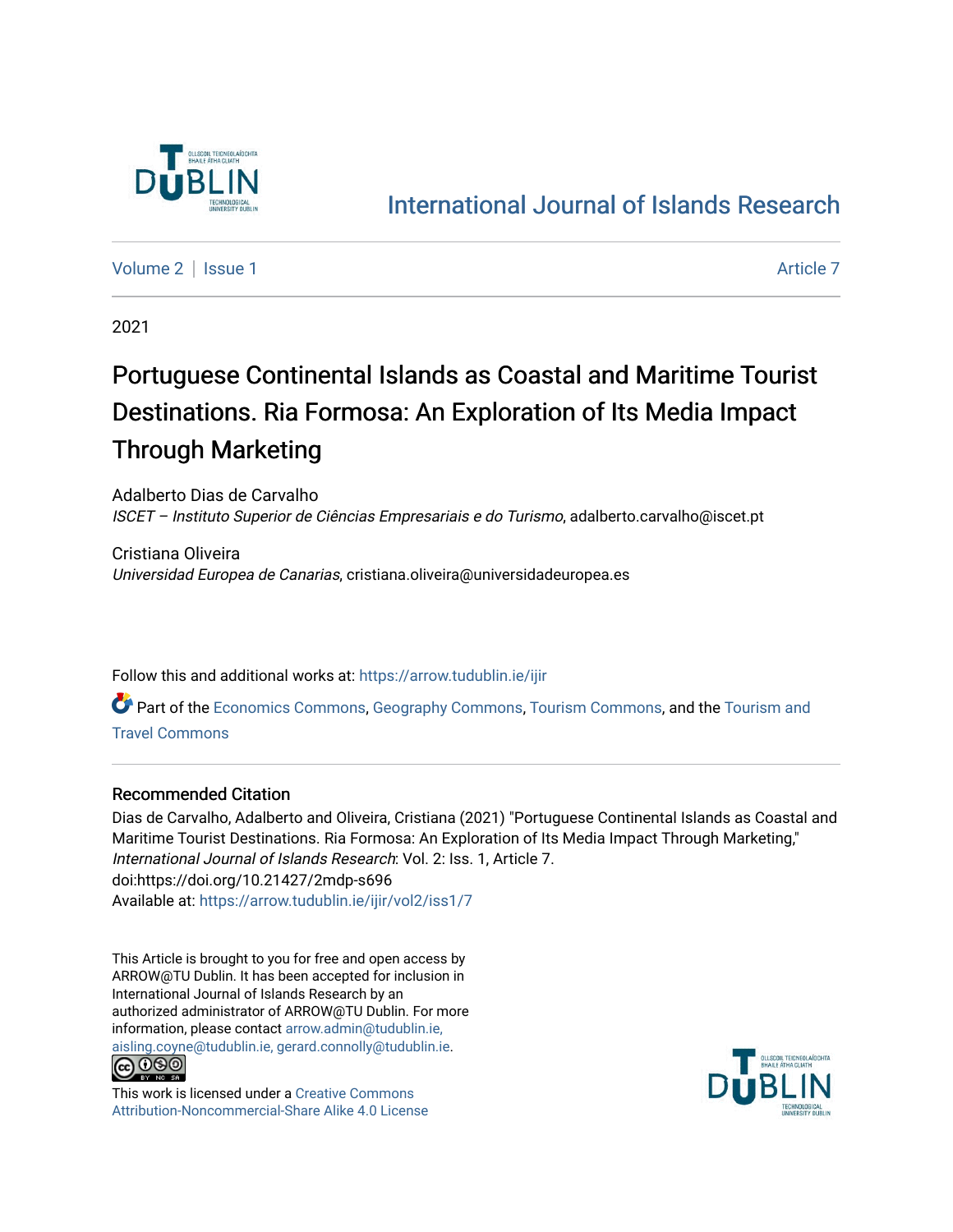# **Portuguese Continental Islands as Coastal and Maritime Tourist Destinations. Ria Formosa: An Exploration of Its Media Impact Through Marketing**

#### **Adalberto Dias de Carvalho**

ISCET – Instituto Superior de Ciências Empresariais e do Turismo adalberto.carvalho@iscet.pt

#### **Cristiana Oliveira**

Universidad Europea de Canarias cristiana.oliveira@universidadeuropea.es

> This paper highlights the tourism promotional impacts of the tourism marketing strategies and the related media activities in relation to the Ria Formosa Natural Park, a set of islands located in the Algarve, in southern Portugal. It seeks to understand which representations are induced in the potential customers of a directly targeted tourist market. For this, we will use the conclusions of scientific studies on the geographical and physical reality of this territory and the content of the messages spread by intentionally directed marketing as well as the news spread by the media. Here we particularly reflect on the prevailing ecological concerns, considering their positive and / or negative interference in the construction of the messages and images diffused in correlation with the measures taken on the ground.

**Key Words**: islands, marketing, environmental issues, heterotopy, authenticity

#### **Introduction**

Ria Formosa, forms a physiographic unit on the central and eastern coast of the Algarve region. It is an important lagoon ecosystem consisting of five islands: Barreta ou Deserta; Culatra; Armona; Tavira and; Cabanas in addition to the Ancão and Cacela Peninsulas. It is a

particularly impactful landscape in terms of its social, economic and environmental features. The area of the lagoon, with a length of 60 km, is around 18,400 ha and the barrier island that separates it from the sea is about 2000 ha. Strong winds and high tides, in turn, cause frequent fluctuations in the proportions of islands and inlets and also bring regular risk of flooding (cf. Ceia,

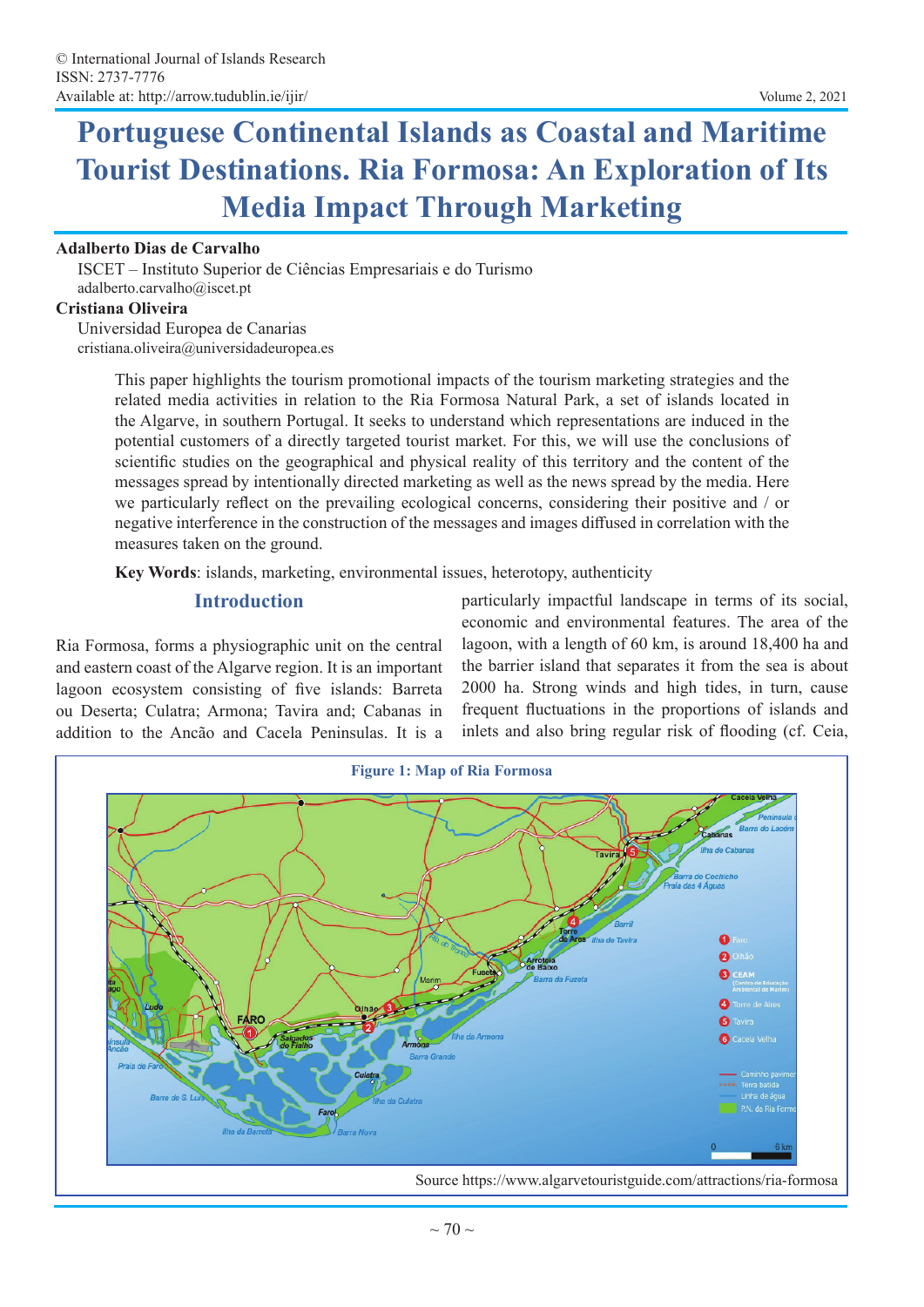2009). This is an interesting wetland, internationally recognised as such. In 1978, it was given the status of 'nature reserve' and, in 1987, was relabelled as a 'natural park', being an integral part of the Natura 2000 Network due to the diversity of its fauna and flora. It is especially important, recognised by the Ramsar convention, due to the nesting of birds which are at risk of extinction. This park is also important for its dunes and marshes. However, together with an identification of its potentialities, there is an apparent contrast with its vulnerability precisely as a complex and multidimensional ecosystem, a situation that becomes clear with the development of tourism from the 1960's and its most recent intensification.

In 2017, there were around 56,000 visitors. The inherent increase in human occupation is accompanied by the growth of infrastructure, which ended up compromising the stability of the most vulnerable and most-at-risk areas, like the barrier of the islands itself, with significant damage to the natural habitat and, consequently, to the inhabitants who live on the resources it provides, in particular in terms of fishing, bivalve harvesting and salt extraction. In this regard, Ceia (2009:60), quoting van den Belt *et al*. (2000) notes:

*Due to its natural features, Ria Formosa barrier island system is a multi-use area that provides socioeconomic benefits and generates conflicts* 

*in the allocation of existing resources such as mass tourism, ecotourism, aquaculture, fishing, nature conservation, effluent discharge, navigation, salt and sand extraction, among others.* 

Added to this scenario, there are also problems caused by the disorderly construction of thousands of clandestine houses. The local population is around seven and a half thousand, but it triples during the summer, so vigilance and protection are essential in order to keep this ecosystem alive. Therefore, in 2017, on Culatra island 200 houses were demolished, around 100 were removed from the Ancão Peninsula and 189 from the islands.

The main attractions of Ria Formosa Natural Park are the natural scenery, abundant wildlife, the beaches, the silence and the lack of air pollution. Some small villages traditionally supported small fishing fleets but today they cater for the tourist trade. Although there are some contradictions in relation to sustainability, these are the main dimensions that support Ria Formosa's tourism marketing.

Several studies and projects on hydrodynamic, microbiological, climatic, economic and social issues in this territory are already available or ongoing. It seemed important to us to complement some of the



Source https://www.algarvetouristguide.com/attractions/ria-formosa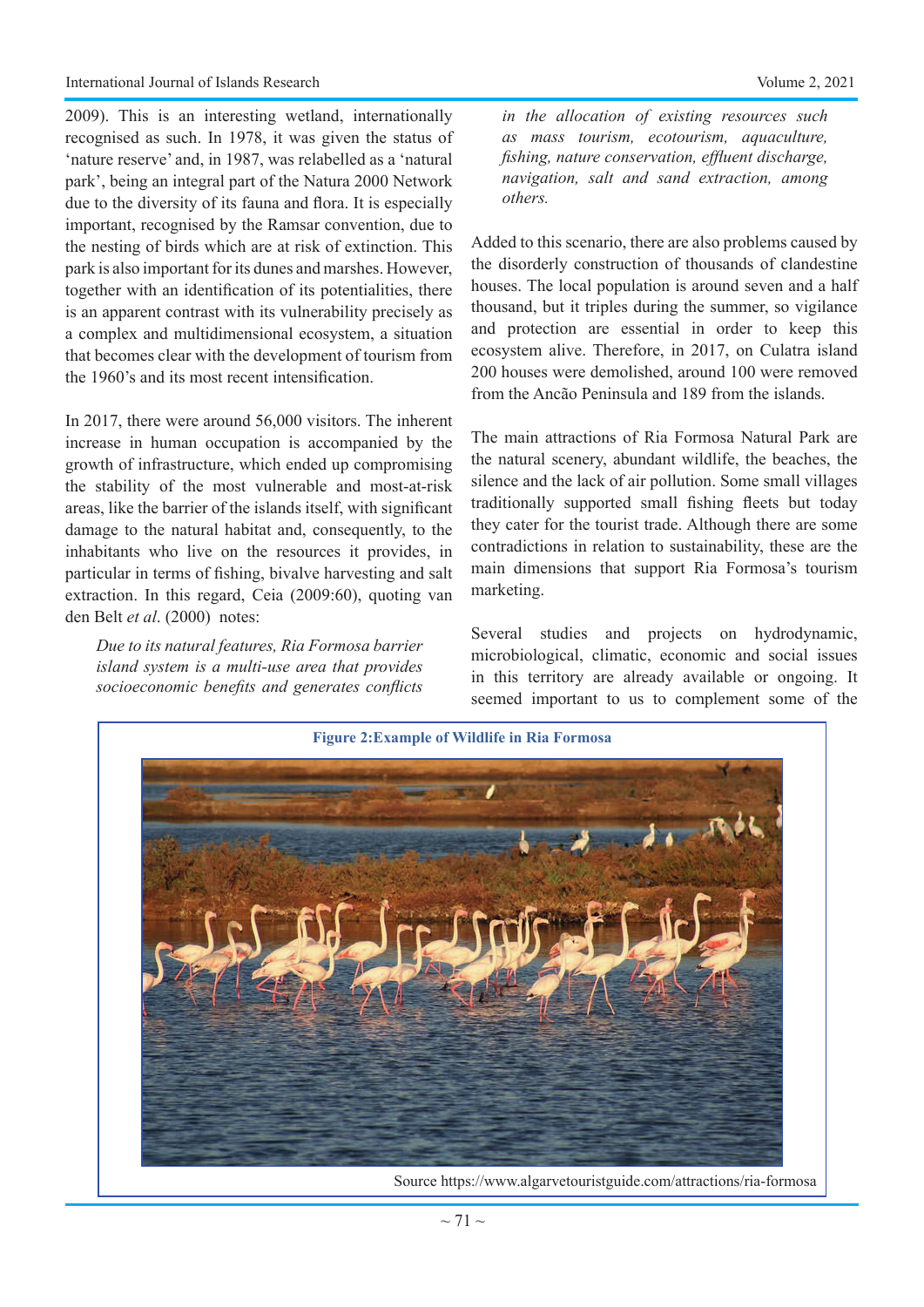data provided by these studies with an anthropological and epistemological conceptual piece, capable of laying the foundations for a necessary and disciplinary fruitful dialogue with the social sciences - necessary because it will allow the deepening of collective awareness of a critical conflict implicit in the multiple challenges that are at stake; fruitful because it induces the structuring of conceptual networks that are more comprehensive, flexible and appropriate to the complexity of the phenomena in question.

In short, Ria Formosa was chosen because it exhibits a wealth of five particular attributes:

- Its hybridity and multi-referentiality as a natural entity which exists between insularity and continentality;
- It lives in constant risk of intensive use of its resources;
- It is the focus of environmental concerns and innovative environmental projects;
- It is one of the most important tourist destinations in the country;
- It is the object of many and intensive marketing campaigns.

## **Literature Review**

A broad conceptual framework supports this paper, namely this project takes epistemological standpoints drawn from philosophical and theoretical concepts which are typical of tourism advertising in general, in addition to island advertising and tourism marketing. The following concepts are the most relevant to this project:

The isolation of the islands creates a unique foundation, with its own social structures, culture and political insularity. This conforms to geographer Natalie Bernardie-Tahir's '4 i' model of *Isolation, Imagination, Immobility, Identity.* These four elements evoke the emergence of an aesthetic and collective imaginary in Western societies, which is immediately usable by communications which are utilised in tourism communications (Redon, 2019:83).

## *Inoculation Theory and Image*

Inoculation theory suggests that there are viable options available for the protection of a destination's image as a tourist destination. Thus, tourism managers and destination management organisations must be mindful of this approach:

*Inoculation theory offers a viable option to* 

*protect destination image and therefore tourist destinations … Therefore, tourist managers can be assured that time and cost of executing an inoculation-based strategy* (Ivanov, 2018:32)*.* 

This approach will lead to an image that is robust enough to preserve attitudinal and brand based views of potential visitors, and therefore protect the image of a destination against counter attacks from persuasive communications by other competing destinations. This building of resistance in advance of any potential negative e-WOW communication, deals with the inadequacy of more traditional marketing messages and helps a destination to withstand online attitudinal challenges. This approach dovetails with other image related concepts that frame tourists' representations about the authenticity of destinations.

An important factor in image and identity development is the way in which consumers have become co-designers of the tourism product. As such, they act as co-marketers and co-distributors of the product (Sigala, Christou & Gretzel, 2012, in Ivanov *et al*., 2018):

*A critical concern for destination managers is exposure to negative information from peers while potential travelers consider visiting a destination ... A strong positive destination image attitude is vulnerable to competitive attacks or other challenges encountered online*  (Ivanov *et al*., 2018:27)*.* 

Authors such as Morgan, Pritchard, and Piggott (2003) have explored this negative word of mouth and found, that communications from dissatisfied travellers has the potential to overwhelm the potential of a positive destination image.

## *Tourist Gaze and authenticity*

Urry describes the act of tourism as

*a leisure activity which presupposes its opposite, namely regulated and organised work. It is one manifestation of how work and leisure are organised as separate and regulated spheres of social practice in 'modern' societies* (Urry, 2002:2)*.* 

The environments which these tourists visit are subject to what Urry has described as the 'tourist gaze'. According to Urry (1990), tourists are prompted to engage with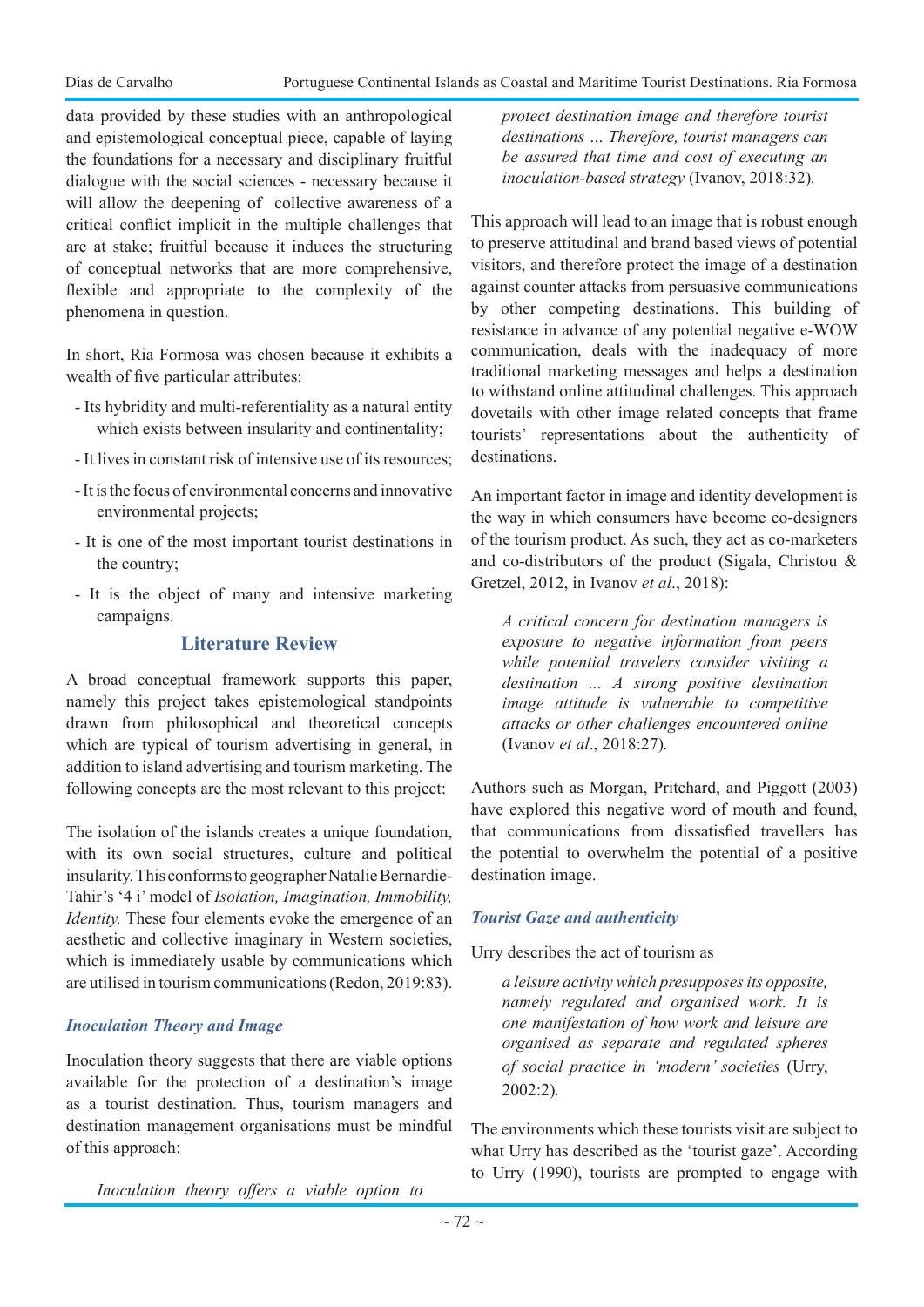particular features of the landscape, which stand out as extraordinary, and thus are not part of the everyday experience. It is this 'out of the ordinary' which merits the attention of the 'tourist gaze'. In this interaction, both the tourist and the viewpoints are manipulated,

*so that the gaze falls upon what the gazer expects to see* (Turner *et al*., 2005, 11).

MacCannell (1976) nicely captured one of the problems of this relationship in his concept of 'staged authenticity'. This refers to the staging of local culture to create an impression of authenticity for a tourist audience.

Thus, while the tourist seeks to gaze on destination elements which are authentic, the truth is that the destination image can be manipulated and managed, since it,

*is the accumulation of general impressions, beliefs, ideas, expectations and feelings that people have about a particular place, developed over time* (culturalsurvival.org).

#### *Littorality*

This paper also considers as implicit concepts, the notions of 'conceptual tourism' and 'maritime tourism' and their relationship with the concept of 'littorality':

#### Coastal Tourism refers to:

*beach-based tourism and recreation activities, e.g. swimming and sunbathing, and other activities for which the proximity of the sea is an advantage, such as coastal walks and wildlife watching* (European Commission, 2014:3)*.* 

The related term, Maritime Tourism covers a parallel range of activities which are:

*predominantly water-based activities, e.g. sailing and nautical sports (often carried out in coastal waters) and cruising, where marine regions such as the Mediterranean or Baltic can be covered in the course of a week's holiday*  (European Commission, 2014:3)*.*

In this paper we adopt the use of the broader term 'littorality' which is useful to consider in relation to these two previous concepts. We adopt the definition of Furt and Tafani (2014) who present littorality as:

*the set of relationships between populations (permanent and temporary) in the coastal area and underlying practices of this geographical*  *area, uses – possibly conflicts – and methods of managing its resources and the activities that take place there … Littorality finally appears as a good start to think the action within the tourist island territories* (Furt & Tafani, 2014:17-18).

Our work also discusses anthropological concepts, which are implicit directly or indirectly in the representations of the potential customers and in tourist marketing strategies.

#### *Robinsonade*

The first anthropological approach that we consider is *Robinsonade.* Derived from Daniel Defoe's castaway character this approach is frequently used as a touristmarketing tool to create a desert island narrative. We propose to question the epistemological and strategic assumptions of that use by starting to analyse the notion of desert island and 'islandness' presented by Deleuze (2002) as the dream of a human. By being the consciousness of the island, rather than the island, people can truly be separated from the world, while also recreating that world.

Robinsonade will also be related to Michel Foucault's notion of heterotopy (adopted from Haeckel). Heterotopy being an evolution of spaces breaking with real space and heterochrony breaking with real time. Foucault adds

*the last characteristic of heterotopias is that they have, in relation to the rest of space, a function that takes place between two opposite poles. On the one hand they perform the task of creating a space of illusion that reveals how all of real space is more illusory, all the locations within which life is fragmented. On the other, they have the function of forming another space, another real space, as perfect, meticulous, and well-arranged as ours is ordered, ill conceived, and in a sketchy state (Foucault, 1997:36)*

On the basis of these assumptions, we will especially consider the third principle that characterise these 'different spaces' as having,

*the power of juxtaposing in a single real place different spaces and locations that are incompatible with each other* (Foucault, 1997:334).

This always assumes an opening and closing system.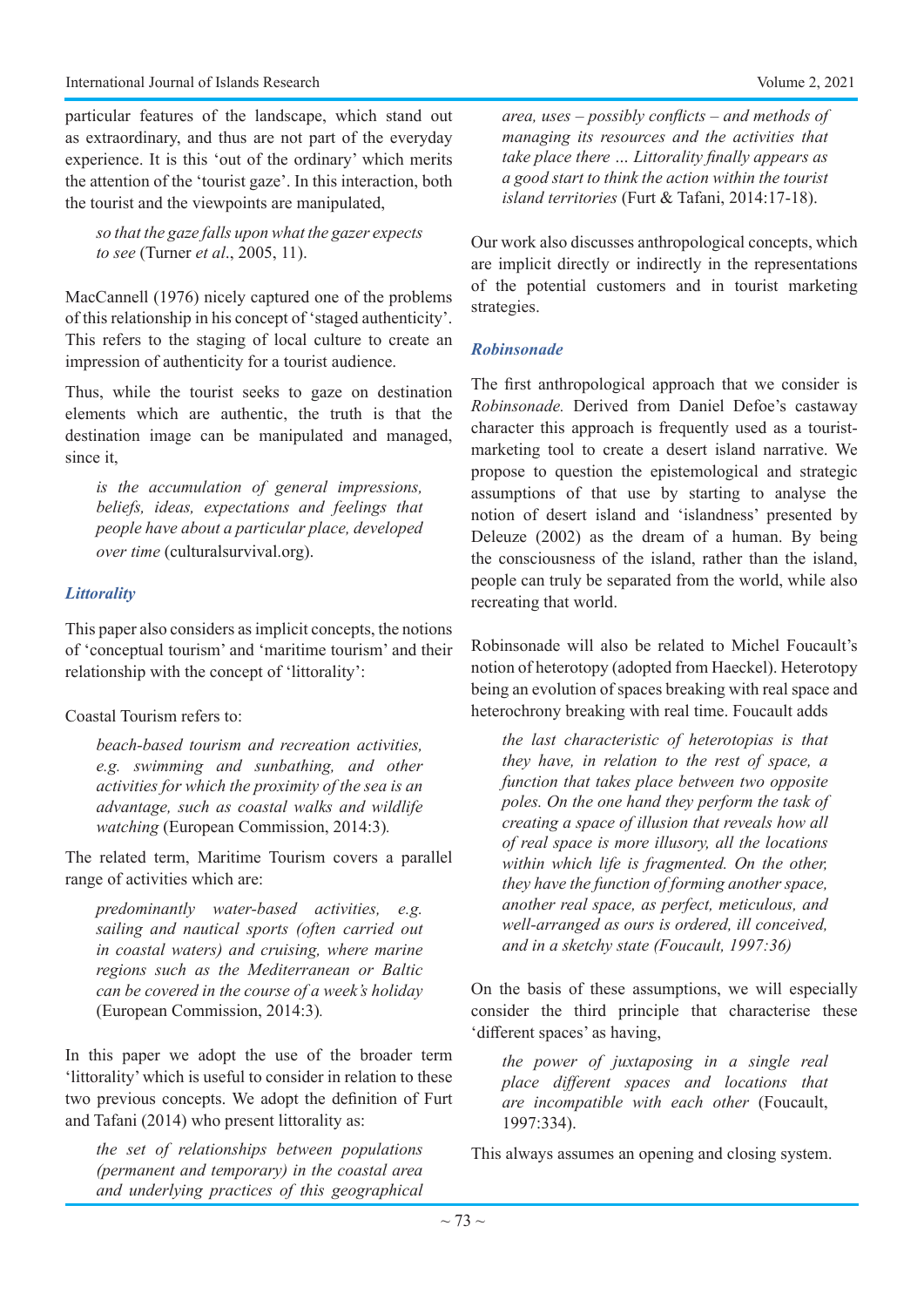Finally, although some utopias have the appearance of pure and simple openings:

*they usually conceal curious exclusions. Anyone can enter one of these heterotopian locations, but in reality, they are nothing more than an illusion: one thinks one has entered and by the fact of entering, one is excluded* (Foucault, 1997:335).

Thus, we utilise the notion of 'desert island' by considering it from the essence of contemporaneity as presented by Terry Smith, after Giorgio Agamben:

*the sense of being 'in' this time, these times, and 'out of' them at the same time* (Smith, 2012:4).

## **Methodology**

Conceptual research and content analysis are the research methodologies implemented in this paper. The logic for this is that before any other research - theoretical or practical - it is essential to proceed to the critical mobilisation of notions of reference, which, due to their nature, are polysemic, besides tending to be shared by common sense with all the confusions resulting therefrom. Therefore, as Xin *et al*. suggest,

*we position conceptual research as a particular research strategy that sits mainly in the subjectivist / interpretivist paradigms (with possibilities for critical engagement)* (2013:70)*.*

Simple content analysis is provided through the analysis of documents that lend to this exposition the vivacity and authenticity of some of the most important positions at stake about the analysed problematic. This paper privileges a phenomenological methodology, considering the contributions of Soica (2016), which assumes that tourism is 'a meaning-making practice'. This emphasises an appreciation of the subjective dimension, which includes, in particular, the experience, understanding and knowledge that make it possible to see tourism as a practice of personalisation and interaction with the world in which tourists and tour promoters convey, first and foremost, senses that are likely to create expectations regarding places that become tourist destinations.

Relying on Fiske's concept of vertical intertextuality (2001), Soica highlights the circulation of the senses that impact on the place itself, through promotional websites, with processes of connotation and denotation of meanings, up to the considerations that tourists undertake, based on representations inherent to their experiences. Thus, there is a construction of meaning in the scope of the process between the created expectation and the performed experience, which together form an experience, or more precisely an 'embodied experience'.

Content analysis was used to carry out intensive, albeit exploratory, research, highlighting the meanings of the documents reports, declarations and other instruments including those of tourist dissemination. In this regard, it is important to highlight again the reflections of Xin *et al*. (2013) for whom the subjective and qualitative perspectives lack confirmation to be obtained by qualitative and also empirical data, which does not mean a strict subordination to the evidence using empirical data. The internal logic, the plausibility and the suitability to clarify what is problematic, together with self-reflection, are fundamental to allow a critique of existing concepts and because they drive the development of new concepts.

Thus, the research design in this study is clearly hermeneutic, avoiding a dependency on the constraints inherent in the investigations underpinning the application model and the requirements of scheduling tourist activities. This is done to avoid commonplace challenges, namely about concepts such as authenticity and exoticism. With this concern in mind, triangulated reasoning is used to explore the connection of meaning between neighbouring concepts in relation to the considered problems.

## **Results and Discussion**

## *Proposals for protection of the region*

Ria Formosa Litoral Polis Society, which is managed by the state and various municipalities, in its 2014 report the organisation sets out its *Pólis Programme,* which contains a range of actions as part of its activity to solve problems inherent to the Ria Formosa ecosystem:

*Polis Litoral Ria Formosa streamlines its activity to meet public needs through the implementation several actions.*

The 'actions' of this organisation are presented as a set of directives, some directly related to the preservation of natural conditions. In order to ensure the sustainability of the territory the following measures are identified: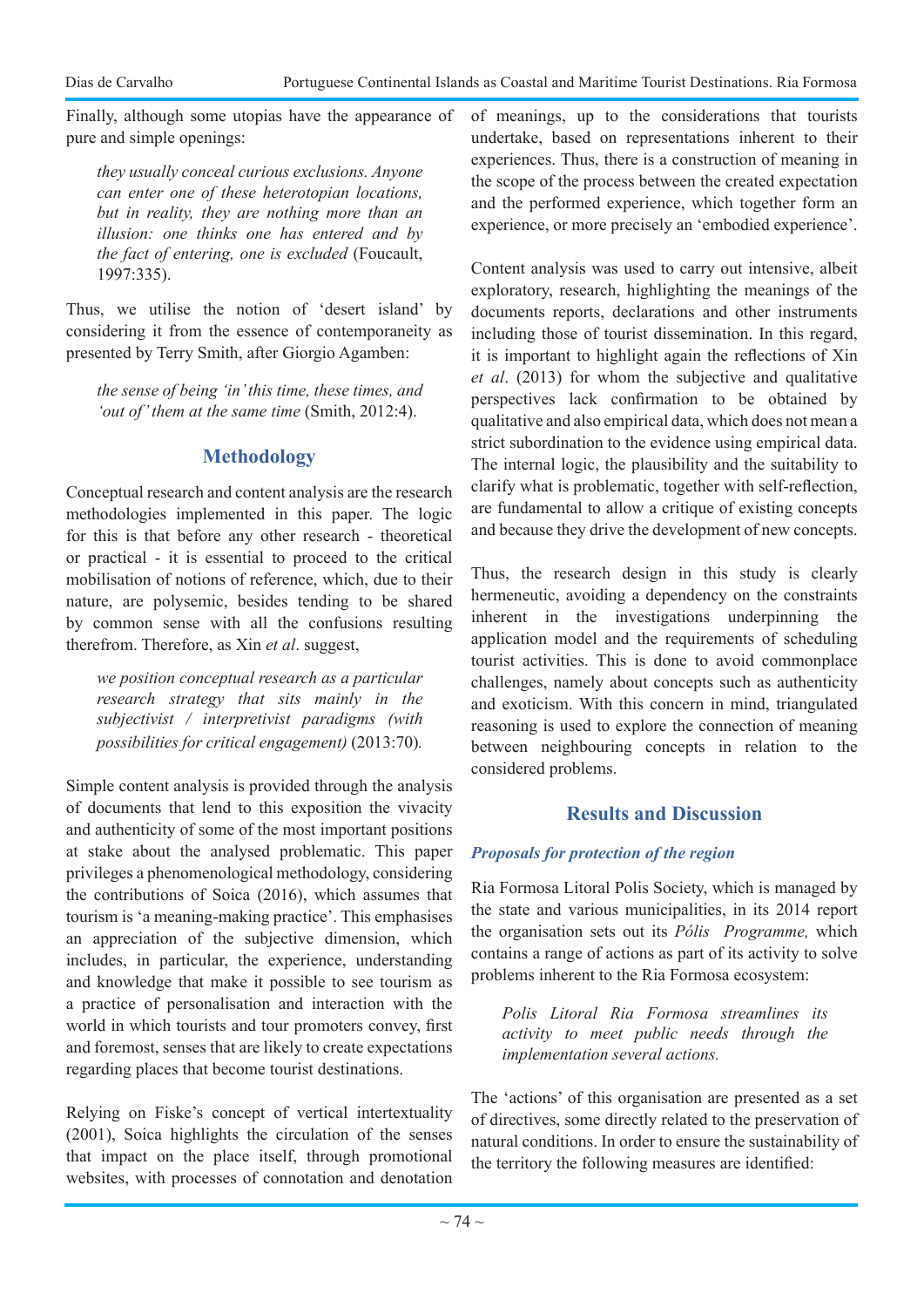- protection of coastal areas particularly threatened by sea level rise, ensuring the maintenance of different uses of the territory
- maintenance and replacement of the natural conditions of the coastal ecosystem that will ensure its biophysical stability,
- reorganization and enhancement of sea fronts
- rehabilitation and recovery of damaged lagoon areas.

For this reason, Polis Litoral Ria Formosa

*proposes to carry out projects and actions that lead to ... development associated with the preservation of the natural and landscape heritage, which include actions to protect and requalify the coastal zone aiming at risk prevention, promoting nature conservation and biodiversity within the scope of sustainable management, the enhancement of fishing centres and the qualification and ordering of mobility in the estuary, and its enhancement for public enjoyment and the promotion of the natural and cultural heritage associated with it* (See Plans - P9 - Polis Litoral Ria Formosa, www. polislitoralriaformosa.pt).

The various proposals aim to provide conditions for a tourism dynamisation that combines the maintenance of sustainability with creative and attractive use of the natural conditions of Ria Formosa. These measures included

- environmental enhancement actions in natural areas near bathing areas, creating leisure areas, pedestrian paths of nature interpretation, with complementary spaces to sun-sea tourism
- valorisation of bathing spaces, allowing the public to enjoy the beaches and taking advantage of the infrastructures
- promotion of environmentally sustainable forms of coastal enjoyment, namely by the conception of a network of cycling and pedestrian circuits
- requalification of riverfronts, giving them living and enjoyment conditions for population and visitors, allowing a good sea-land connection
- creation of infrastructures to support sports and leisure activities, boosting these activities and involving users with sensitivity and appreciation for the natural environment

- creation of motorhomes parking spaces environmentally favourable but also attractive.

At the same time, the preservation of cultural and built patrimony is valued, and a clear association is made between the island and peninsular landscape's representation as a product and its authenticity. The preservation of nature and environmental quality while considering its added value in terms of promotion to potential visitors is recognised, and above all, any development must be in line with the interests of the community. Hence in the programme, the following measures are proposed:

- recovery of the built heritage through its rehabilitation and development
- preservation of traditions and the maintenance of traditional basic economic activities linked to the primary sector.

Due to concern about the modernisation of local resources, it was proposed to monitor and support the area both scientifically and technically via monitored recording of sustainability, rather than just focusing on the preservation of the area. The Programme contains the idea of

*creation of reference equipment, a fundamental anchor of a new relationship between the community and the Natural Park which, in addition to being able to host administrative or research facilities associated with the Natural Park / ICNF, will include a centre for interpretation and monitoring of ecosystems'.*

However, there are many criticisms of the results of the studies and interventions of the Polis Program. These are mainly based on an alleged ineffectiveness in dealing with the quality of water contaminated by the discharge of effluents from coastal and island populations, as well as by the absence of dredging sought by fishermen to renew these waters. Added to this are criticisms of demolitions that did not always respect the rights of local communities. Others criticised construction on the coast and barrier islands, overfishing and the excess of shellfish hatcheries, waste disposal in saltmarshes and saltpans, the silting up of the lagoon and, the destruction of dunes and heritage.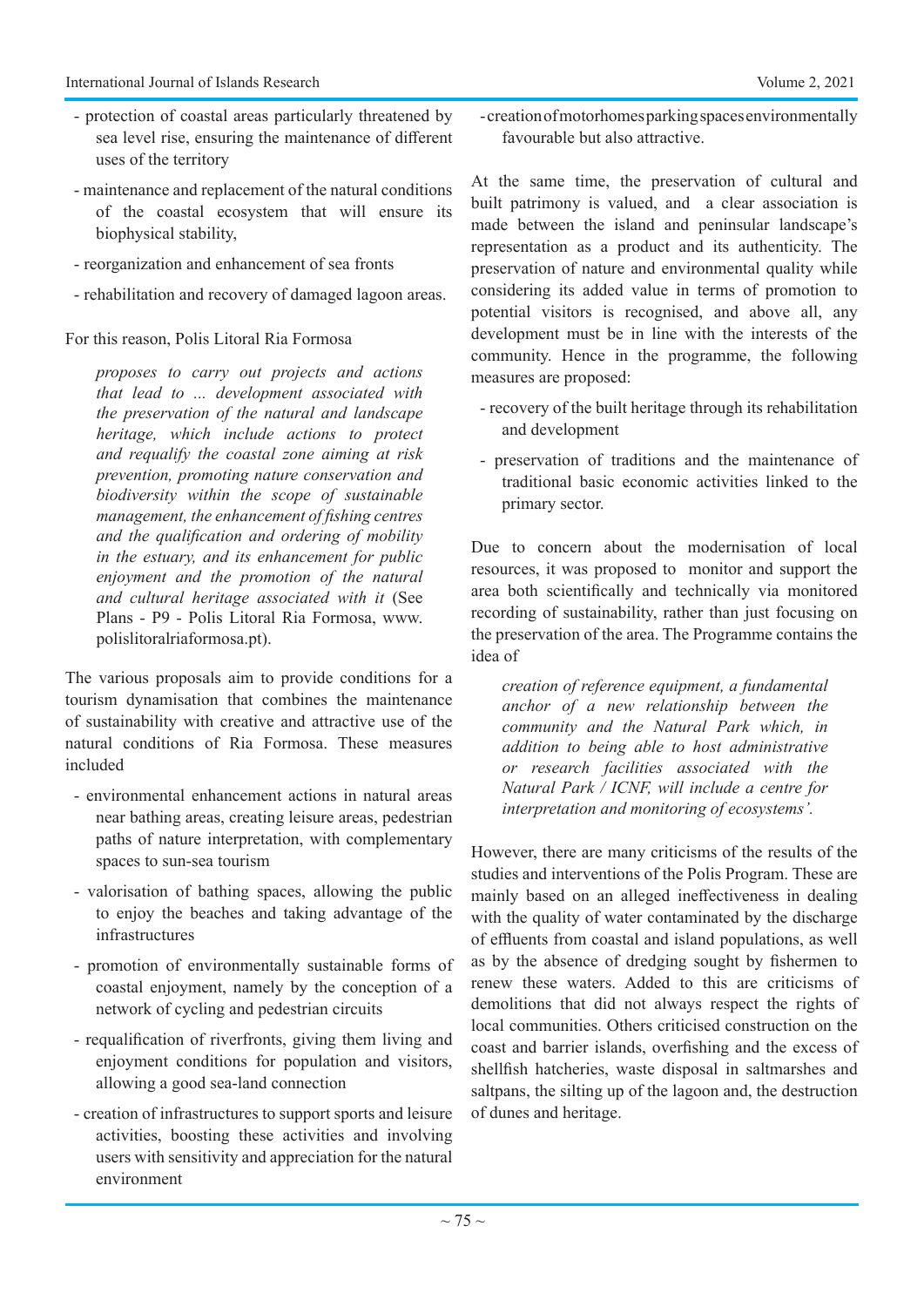The following testimony demonstrates the persistence of controversy and problems surrounding the situation of Ria Formosa:

*I've been here in this fight for over 20 years. I've done a little bit of everything. I've been putting up posters in the squares, black flags on the lamps, skulls signalling the places where there are sewers, petitions. I called the Captaincy, SEPNA (Nature and Environment Protection Service), the Portuguese Environment Agency, the Ria Formosa Natural Park… However, nothing happens.*

This, in concise form is the story of a long-term battle by an individual from Ria Formosa against illegal sewage discharges in this lagoon area. Thus, while the local agencies and authorities are presenting a forward-thinking image of sustainable development and stewardship of the region, many of the locals disagree.

## *Proposals for marketing the region*

Regarding the internal and external promotion of the region, Polis Litoral Ria Formosa, in the same document, proposes to consider a territorial marketing plan:

*as an instrument of identification of citizens with the territory where they live and work. This affective relationship between citizens and the daily living space is fundamental for investment, development, orderly occupation and preservation of this space. Thus, the Territorial Marketing Plan and the actions resulting from it should further the recognition of natural and socio-cultural values, as a benefit and an asset for the development and differentiation of this territory, in particular those associated with Ria Formosa. On the other hand, the Marketing Plan should enhance the projection of Ria Formosa's image to assure new economic activities and to create a different and unique tourism product, with the capacity to attract new segments, such as nature, scientific and sports tourism, in addition to 'sun and sea' tourism. The objective of this project is, therefore, to promote, at regional, national and international level, the unique natural, social and patrimonial value of Ria Formosa in the Algarve Region* (https:// www.polislitorialriaformosa.pt).

This approach is evidenced on the websites where Ria Formosa's tourism marketing takes place. On the Visit Portugal website we can read passages like the following about Parque Natural da Ria Formosa:

*Other traditional activities of the local population living in the estuary area include extraction of salt and gathering of shellfish and bivalves (mussels, oysters, clams, razor etc). These are then used with great skill and art in order to create delicious gastronomical specialities, such as fish soup or razor fish rice, that can be enjoyed calmly in the seaside restaurants. All those who love the sun and sea, will encounter genuine paradises in the islands located in the Ria Formosa estuary. From west to east, we find the islands of Faro, Barreta, Culatra, Armona and Tavira, with extensive stretches of sand and relatively deserted. In order to round off the trip, it's well worth visiting Cacela Velha, a white town with a notable historical heritage. From the top of the fortress, there are spectacular views of the surroundings – mingling together the blue tones of the estuary, sea and sky* (https://www.visitportugal.com/en/ node/156086).

Similarly, the Informação turística - Visitar o Algarve - Passeios Ria Formosa contains the following description:

*Ria's environmental and landscape characteristics give it a high scientific, cultural social and economic value which has been preserved over time. Activities related to fishing, salt production, aquaculture, and shellfish farms are essential. And although not directly related to the resources of Ria, agriculture, shipbuilding and repair, industry, commerce, and tourism as factors of attractiveness ... are also significant ... the villages of the barrier-islands (Armona, Culatra, Hangares, Farol, and Faro Island), were started with the migration of fishermen families of the coastal towns . The presence of people is evident all over the Ria ...* [but] *there has been a growing effort to* [preserve] *the balance of this rich ecosystem* (https://www. passeios-ria-formosa.com/en/riaformosa/)*.*

In other words, the messages are divided between the exaltation of a natural, patrimonial and human paradise within reach of the visitor and an emphasis on the need to defend the balance of the ecosystem, which turns out to be an aspect valued among tourists increasingly aware of the major demands of ecology and sustainability.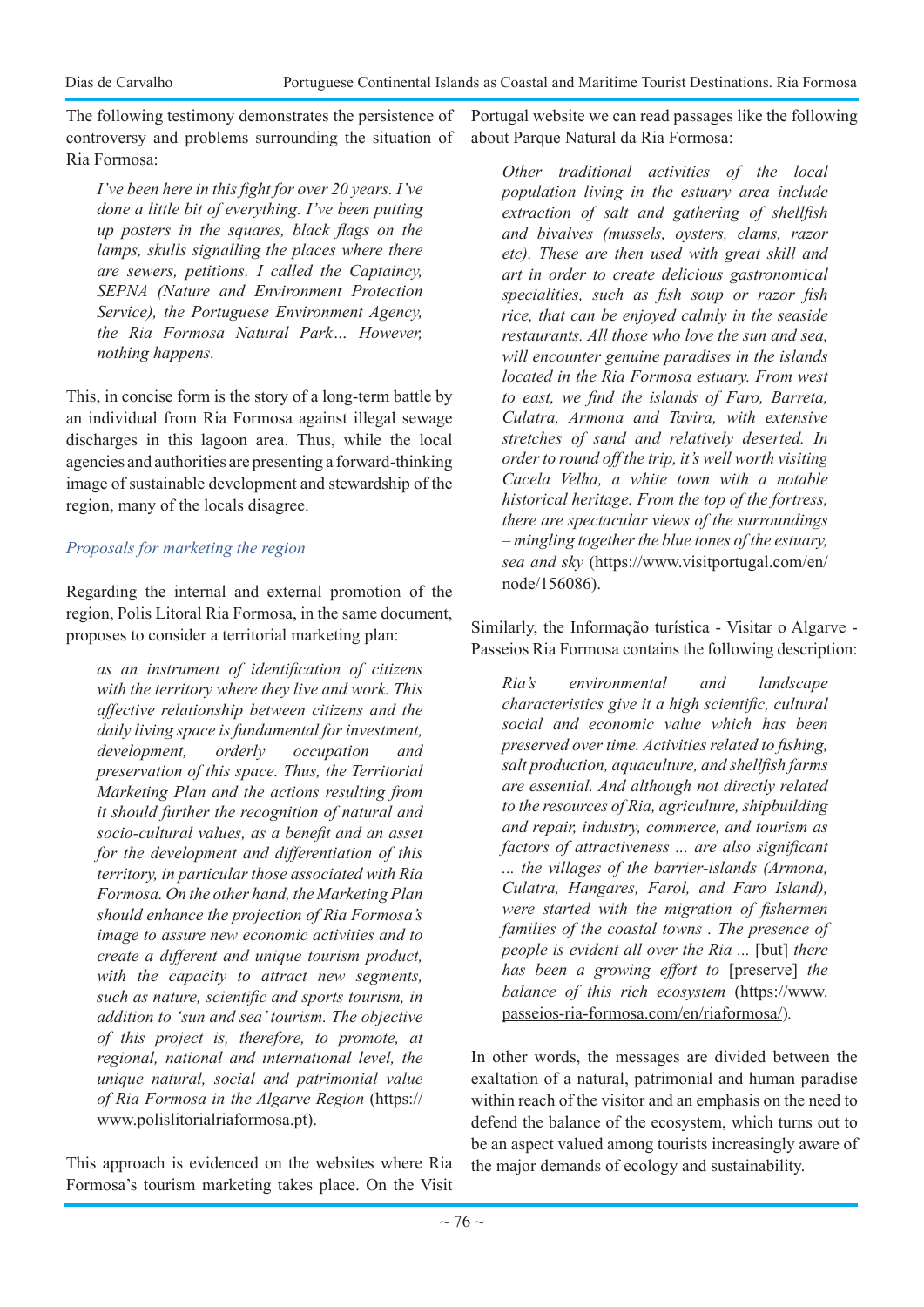However, despite the presence of extensive plans, and the formal image creation of marketing literature which directs the 'tourist gaze' to the beauty and heritage, there is an underlying issue. All of this is presented without objectively recognising, alongside the undeniable beauty of Ria Formosa, a range of environmental problems.

It is in this context, that we believe it is essential to frame tourism issues and particularly island and coastal tourism with an anthropological and epistemological conceptualisation that elevates the assumptions and strategies of touristic marketing to a more demanding critical level. This is important, not only for ethical reasons related to visitors and host communities, but also for reasons related to the effectiveness of promotional campaigns. Given the extensive access which potential visitors have to information about the quality of tourism products and services, issues of clarity and authenticity of the projected image have to be considered.

Dramatic image-creating episodes that damage an area are often found when expressions of citizenship enter the public domain. Via modern technologies, these emerge as locally originating stories which disseminate to news channels. An example from our case study area relates to an environmental complaint which arose in 2019 and was shared globally, through social networks. There is clear correlation between the reaction of tourists along the continental coast and in the island spaces and the sharing of photos and videos of Deserta island illustrating a beach full of debris.

## *The future*

Reflecting on this negative publicity and other such events, through a set of schemes that we present below, we intend to highlight the critical connections between the authenticity of the destinations and the expectations of tourists in search of what can complete their curiosity and the desire for wellbeing and happiness.

Our first proposition relates to littoral spaces and the honesty of their marketing. The aesthetic imagery of desert islands that cultivates the representation of exotic immobility, although still important, is no longer a sustainable fantasy. Traditional marketing, focused on the assumption of Robinsonade, has become inadequate. Persisting in the dissemination of enchanting messages

that do not stand up to scrutiny / reality results in serious erosion of image via reports and social media outrage. Not only is such outdated image creation a failure in terms of practical marketing, it calls into question the ethical stance of the image promoters. It also demonstrates a

lack of respect for the tourists who are more than happy to become 'codesigners of the tourist product' (Sigala, Christou, Gretzel, 2012), when they are treated with honesty and respect.

For the second example we consider Culatra, one of six pilot islands that will receive funding from the Clean Energy for EU Islands Secretariat, through the project 'Culatra 2030 - Sustainable Energy Community', coordinated by the University of Algarve, in partnership with Culatra Residents Association. The creation of an Energy Transition Agenda on this Ria Formosa island, according to the announced purposes, will make this territory an excellence focal point for interaction between the local community, renewable energies research and companies, promoting environmental sustainability and adapting the island to climate change. Rather than focusing on out-dated imagery, this type of exciting and forward-thinking energy project could be used to demonstrate to tourists how the local population and administration are working to achieve a sustainable future.

A further example of this sustainable future can be evidenced in the association which advocates the 'Campaign for a Plastic Free Ria Formosa'. The group which launched this initiative considers the adoption of the project by the European Outdoor Conservation Association (EOCA) as a relevant project in an important biodiversity area as a victory, because it brings great visibility to the Ria Formosa, to Algarve and to the country. Again, this image of the region has enormous potential for promoting the local desire to preserve a pristine European landscape, which would resonate clearly in the context of tourism.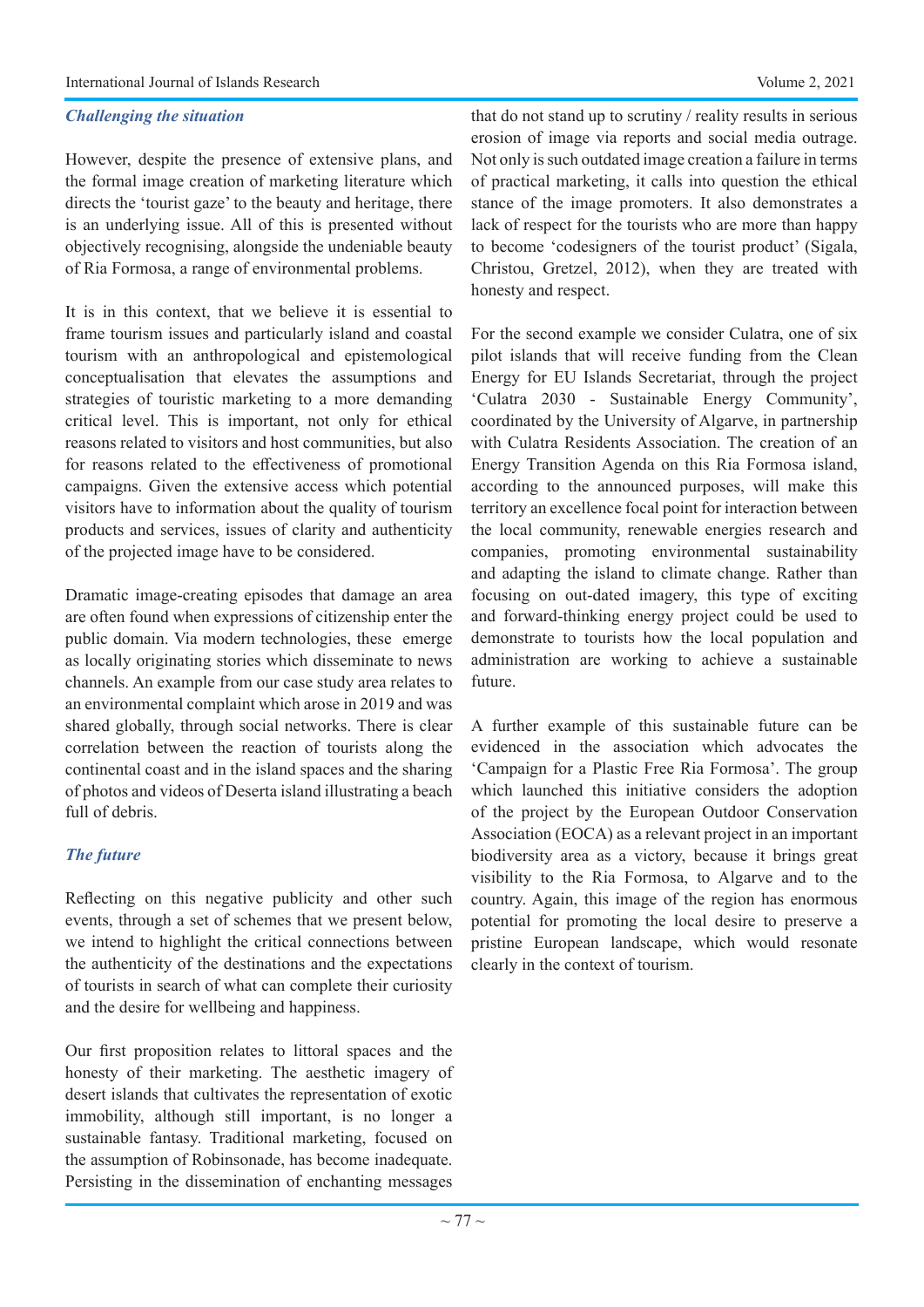## **Proposed Framework**

## **Conclusions**

This paper has considered a range of concepts that allow a more critical reading of anthropological assumptions inherent in some of the main strategies used to promote Ria Formosa as a tourist destination. Having undertaken this exploration, we propose the following conceptual framework (Figure 3):

Combining the connections suggested by the conceptual framework, in particular with the topics discussed in this paper, what conclusions can we draw from the analysis of data which we have gathered regarding the problems facing Ria Formosa? Also what are the main topics on which its tourism marketing is or must be based?

- Promotion of Ria Formosa must consider the territory as an interface between maritime and coastal tourism, and within this the mainland and island coast stands out;

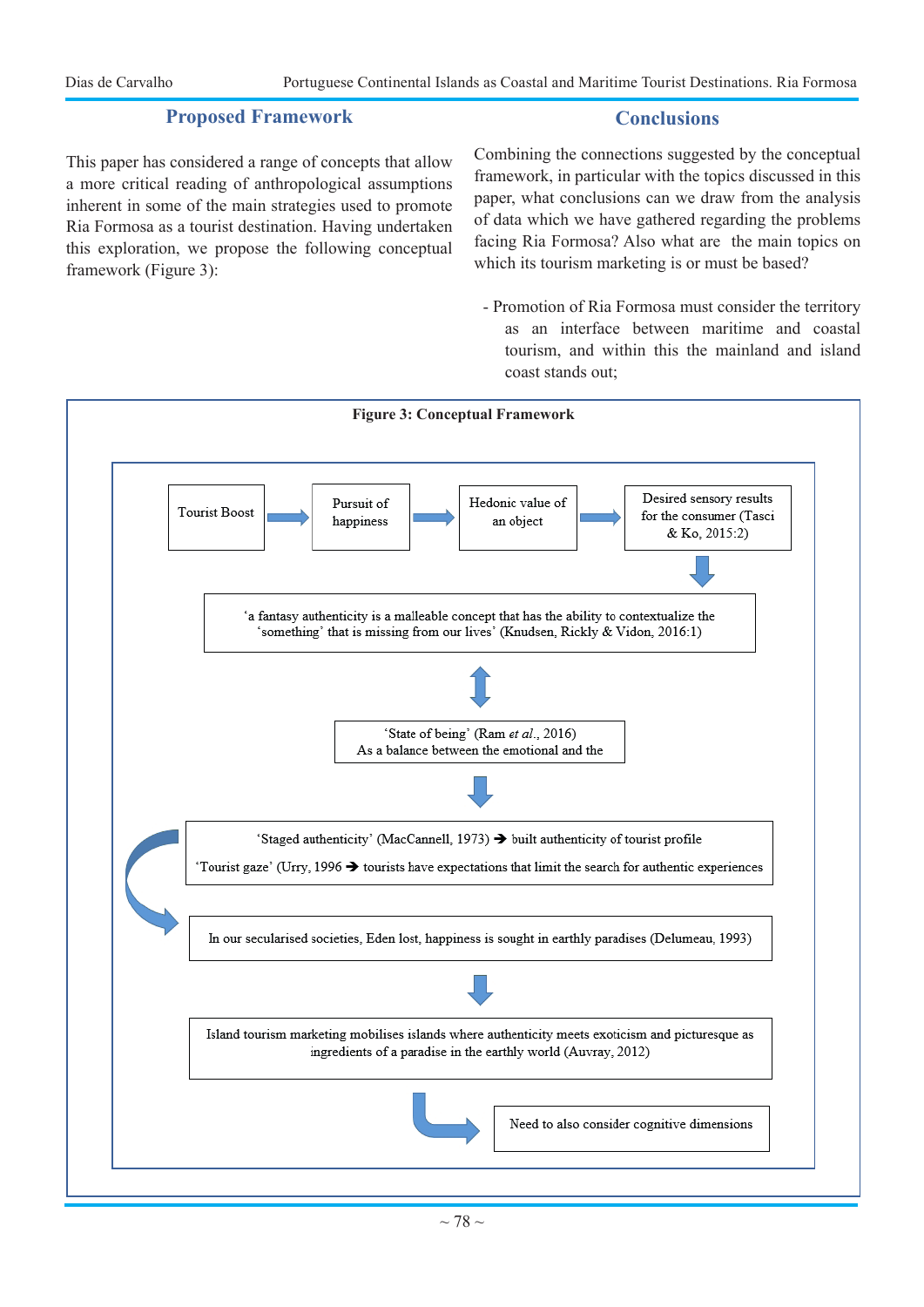- Promotion must valorise features related to beauty, isolation, peace and contact with nature, but this must be twinned with reference to respect for the preservation of the environment (cf. Pacheco, Gorbeña, Plomaritis & Garel, 2019);
- There must be an avoidance of the systematic camouflage of ecosystem disturbances and threats due to unregulated actions with regard, for example, to pollution and land use (cf. Pacheco, Gorbeña & Sequeira, 2019);
- Valorisation of tourist projects by reference to ecological gains must be prioritised;
- There is a need to reflect on the anthropological framework of issues raised by tourism in a territory with a high potential for attracting visitors. This is particularly important in areas with vulnerabilities (in ecological balance or natural, patrimonial and human dimensions);
- It is vital that developments take cognisance of valuing interactions involving the search for authenticity and the desire for happiness. This is particularly important where representations and expectations are created in relation to the design of heterotopias - in this case the representation of Ria Formosa as a tourist destination.

## **Bibliography**

- Agamben, G. (2008) *Qu'est-ce que le contemporain?*, Paris, Payot & Rivages.
- Auvray, B. (2012) L'enclave touristique: déclinaison exotique de la communauté fermée?, *Les Cahiers du Développent Urbain Durable*, nº 14, Université de Genève, 85-100.
- Breitsohl, J. & Garrod, B. (2016) Assessing tourists' cognitive, emotional and behavioural reactions to an unethical destination incident, *Tourism Management*, v. 54, 209- 220.
- Ceia, F.R. (2009) Vulnerabilidade das Ilhas-Barreira e Dinâmica da Ria Formosa na Óptica da Gestão, Barrier-Islands Vulnerability and Ria Formosa Dynamics under a Management Viewpoint, *Revista da Gestão Costeira Integrada*, n.º 9(1), 57-77.

Deleuze, G. (2002) *L'île déserte*, Paris, Minuit.

- Delumeau, J. (1993) *Le fait religieux*, Paris, Fayard.
- European Commission (2014) *A European strategy for more growth and jobs in coastal and maritime tourism*, Directorate-General for Maritime Affairs and Fisheries (European Commission) https://op.europa.eu/en/ publication-detail/-/publication/88073fdf-4333-4d45 a012-aff4eef1bf3b.

Fiske, J. (2001) *Television culture*, London, Routledge.

- Foucault, M. (1994) Dits et écrits, *Tome IV*, nº 360, Gallimard, Paris, 752-762.
- Foucault, M. (1997) Of Other Spaces: Utopias and Heterotopias, in Leach, N. (Ed.) *Rethinking Architecture: A Reader in Cultural Theory*. NYC: Routledge, pp.330-336
- Furt, J.M. & Tafani, C. (2014) *Tourisme et insularité, la littoralité en question(s)*, Université de Corse.
- Ivanov, B., Dillingham, L.L., Parker, K.A., Rains, S.A., Burchett, M. & Geegan, S. (2018) Sustainable attitudes: Protecting tourism with inoculation messages. *Annals of Tourism Research*, 73, 26–34
- Knudsen, D.C, Rickly J.M. & Vidon E.S. (2016) The Fantasy of Authenticity: Touring with Lacan, *Annals of Tourism Research*, v. 58, 33-45.
- MacCannell, D. (1973), Staged Authenticity: Arrangements of Social Space in Tourist Settings, *American Journal of Sociology*, v. 79, nº 3, 589-603.
- Morgan, N.J., Pritchard, A. & Piggott, R. (2003), Destination branding and the role of the stakeholders. The case of New Zealand, *Journal of Vacation Marketing*, nº 9, 285-299.
- Pacheco, A., Gorbeña, E., Plomaritis, T. & Garel. E. (2019a) Deployment characterization of a floatable tidal energy converter on a tidal channel, Ria Formosa, *Portugal, Energy*, vol. 158, 89-104.